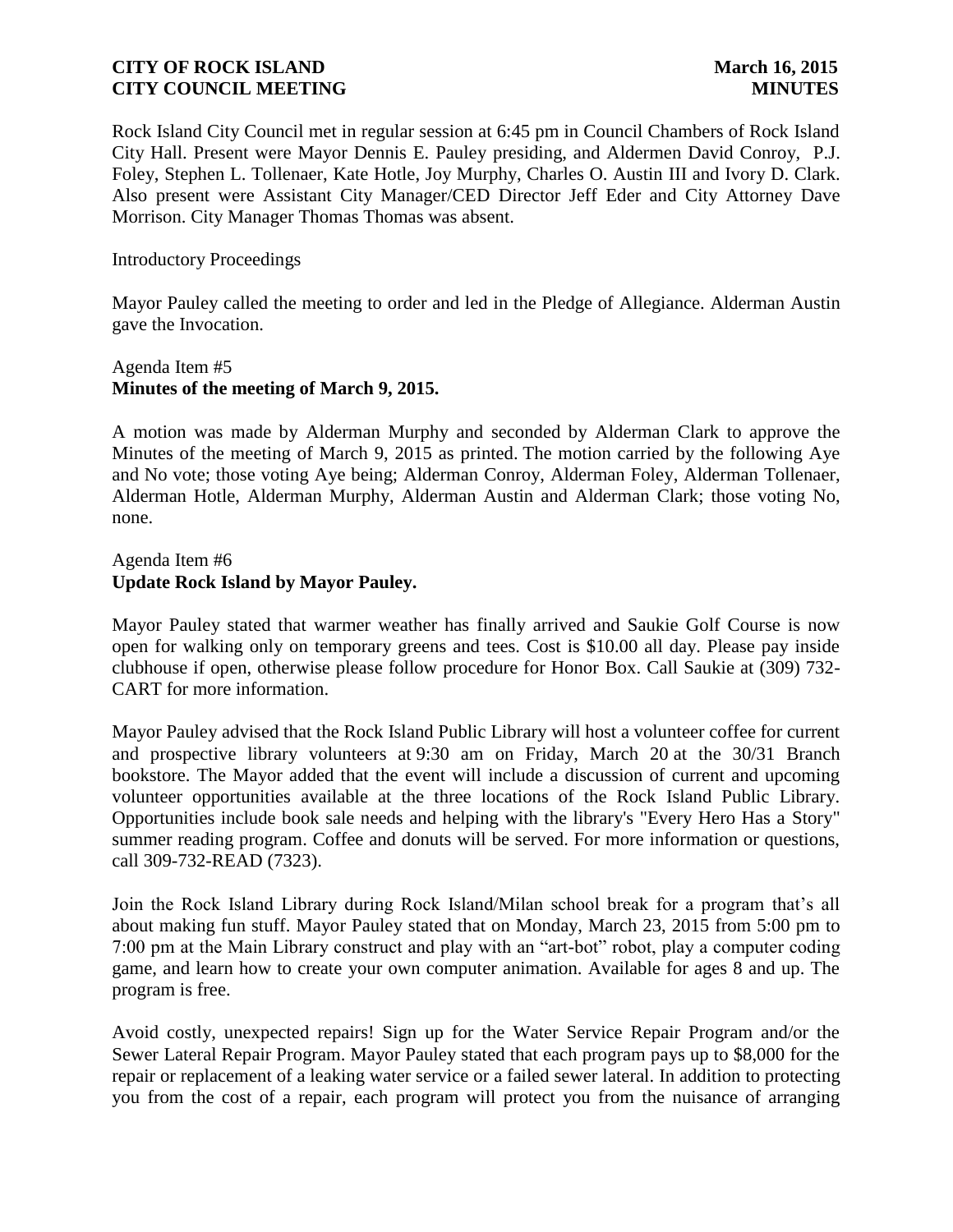financing and hiring a plumbing contractor on short notice. Visit the City's website at [www.rigov.org](http://l.facebook.com/l.php?u=http%3A%2F%2Fwww.rigov.org%2F&h=RAQGb_0WS&enc=AZMR_WVX0vSUATZul9lFGQdP4vY_KLXXn4qYKKMjwpQrre27yzG1WnGYYetK-_q-XAhKxMmzKSi1ya1PQS9EdbcmzzdFe9Js4BwRQbDypXAjHeBxBmWl_JZd9ZSf3w5YSzMX7pN5iv9n8UGke7T0_KBAZt_84_htA_-3Imqays6r8Q&s=1) or contact the Public Works Department at (309) 732-2200 for additional information and an application.

Mayor Pauley advised that the 2015 Flower & Garden Show is coming to the Quad City Expo Center March 26 through March 29, 2015. Hours are Friday, 10:00 am – 8:00 pm, Saturday 10:00 am  $-$  8:00 pm and Sunday from 10:00 am  $-$  4:00 pm. Great fun and value for the whole family. Adult tickets are \$7.00, Kids 6-16 are \$1.00 and kids under 6 are free. Friday is Senior Day from 10:00 am to 4:00 pm – just \$5.00 tickets at the door.

#### Agenda Item #7

### **Proclamation declaring March 16 through March 22, 2015 as Brain Awareness Week.**

Mayor Pauley read the proclamation. Pilot Club member Mary Maland accepted the proclamation. Ms. Maland thanked the Mayor for the proclamation and stated that she is the treasurer for the Pilot Club in Moline. Ms. Maland then introduced Jared the Giraffe (puppet). Ms. Maland stated that Jared goes into the schools. Ms. Maland advised that the Pilot Club supports Bikes for Brains and the Pilot Club provides helmets for that activity. Ms. Maland commented that Jared is there and talks to the children about how to wear a helmet to protect their brains.

#### Agenda Item #8

# **A Special Ordinance declaring one current City owned 2007 Ford Crown Vic and 18 2011 Ford Crown Vic's as surplus and allowing for disposal.**

Alderman Conroy moved and Alderman Murphy seconded to consider, suspend the rules and pass the ordinance.

Discussion followed. Alderman Tollenaer inquired upon Public Works Director Randy Tweet as to how the vehicles are being sold. Mr. Tweet advised that they are doing an online sale this time through a bidder that goes nationwide.

Alderman Tollenaer then inquired as to how they are going to let the citizens of Rock Island know that these vehicles are being sold. Mr. Tweet advised that prior to the online bidding, Public Works sold the vehicles in the lot, published it in the paper and citizens would come to the lot and look at the vehicles. Mr. Tweet stated that after that, a local auction agency was used, and now Public Works is trying to use an online bidder that opens it up to the entire country. Mr. Tweet added that the prices are supposed to be quite a bit better.

Alderman Tollenaer then inquired as to where the information can be found. Mr. Tweet stated that it can be published on the City's website.

After more discussion, Mr. Tweet advised that the information would be published on the City's website, on Channel 9 and on the City's Facebook page.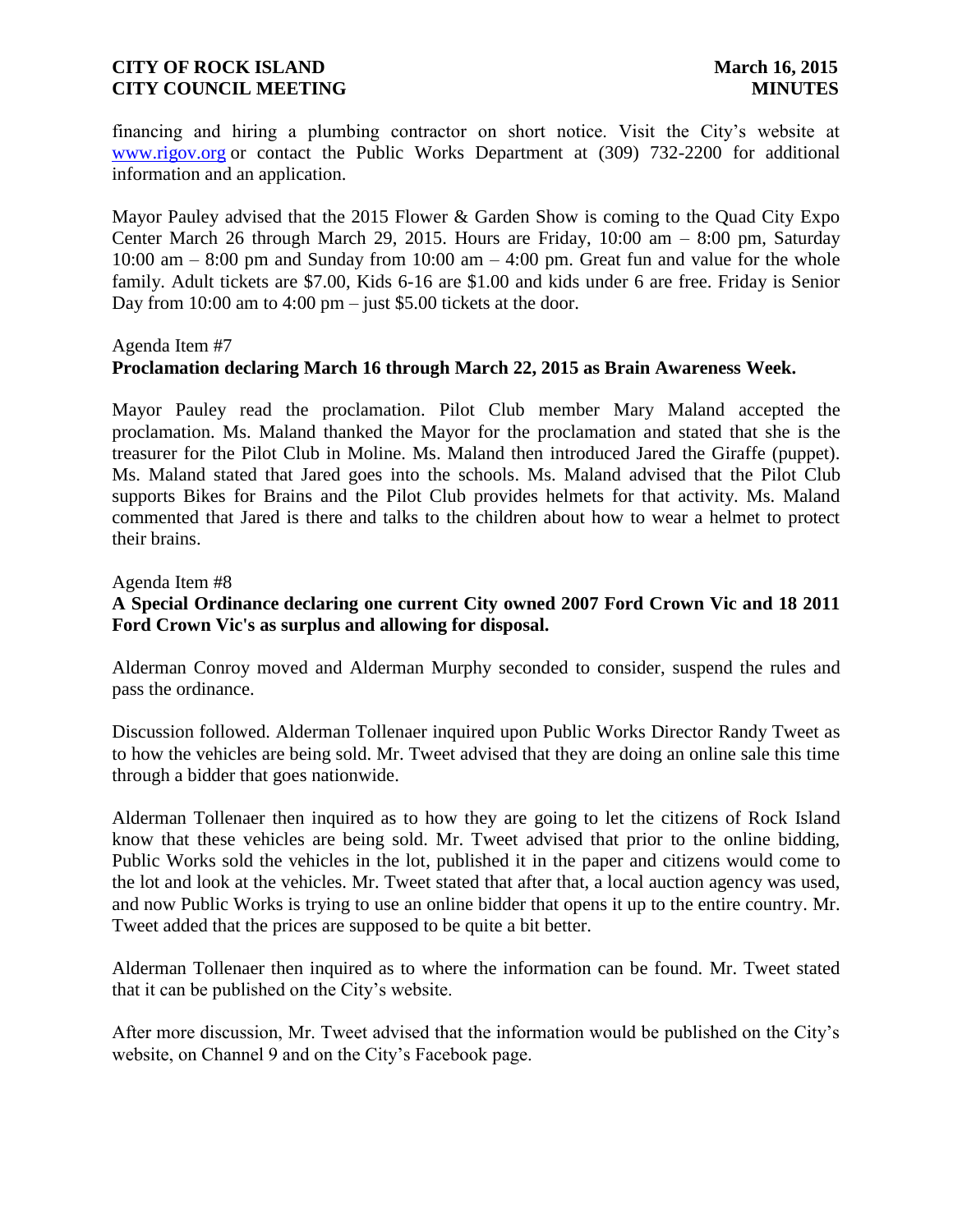After further discussion on this item, the motion carried by the following Aye and No vote; those voting Aye being; Alderman Conroy, Alderman Foley, Alderman Tollenaer, Alderman Hotle, Alderman Murphy, Alderman Austin and Alderman Clark; those voting No, none.

### Agenda Item #9

# **A Resolution urging the Governor and General Assembly to protect full funding of the Local Government Distributive Fund revenues.**

Alderman Murphy moved and Alderman Tollenaer seconded to adopt the resolution. The motion carried by the following Aye and No vote; those voting Aye being; Alderman Conroy, Alderman Foley, Alderman Tollenaer, Alderman Hotle, Alderman Murphy, Alderman Austin and Alderman Clark; those voting No, none.

Agenda Item #10 **CLAIMS**

It was moved by Alderman Austin and seconded by Alderman Hotle to accept the following report and authorize payment as recommended. The motion carried by the following Aye and No vote; those voting Aye being; Alderman Conroy, Alderman Foley, Alderman Tollenaer, Alderman Hotle, Alderman Murphy, Alderman Austin and Alderman Clark; those voting No, none.

a. Report from the Public Works Department regarding payment #2 in the amount of \$346,073.71 to Brandt Construction for services provided for the  $6<sup>th</sup>$  Avenue Relief Sewer project.

# Agenda Item #11 **Claims for the week of March 6 through March 12 in the amount of \$226,008.37.**

Agenda Item #12 **Purchase Card Claims for the month of February in the amount of \$50,056.87.** 

Alderman Conroy moved to allow Item 11 Claims in the amount of \$226,008.37 and to approve Item 12 Purchase Card Claims in the amount of \$50,056.87, Alderman Tollenaer seconded. The motion carried by the following Aye and No vote; those voting Aye being; Alderman Conroy, Alderman Foley, Alderman Tollenaer, Alderman Hotle, Alderman Murphy, Alderman Austin and Alderman Clark; those voting No, none.

Agenda Item #13

## **Report from the Public Works Department regarding bids for the Fiber Optic Cable Phase 8 project, recommending the bid be awarded to CDB Utility Contractors in the amount of \$21,479.25.**

Alderman Foley moved and Alderman Tollenaer seconded to award the bid as recommended and authorize the City Manager to execute the contract documents. The motion carried by the following Aye and No vote; those voting Aye being; Alderman Conroy, Alderman Foley,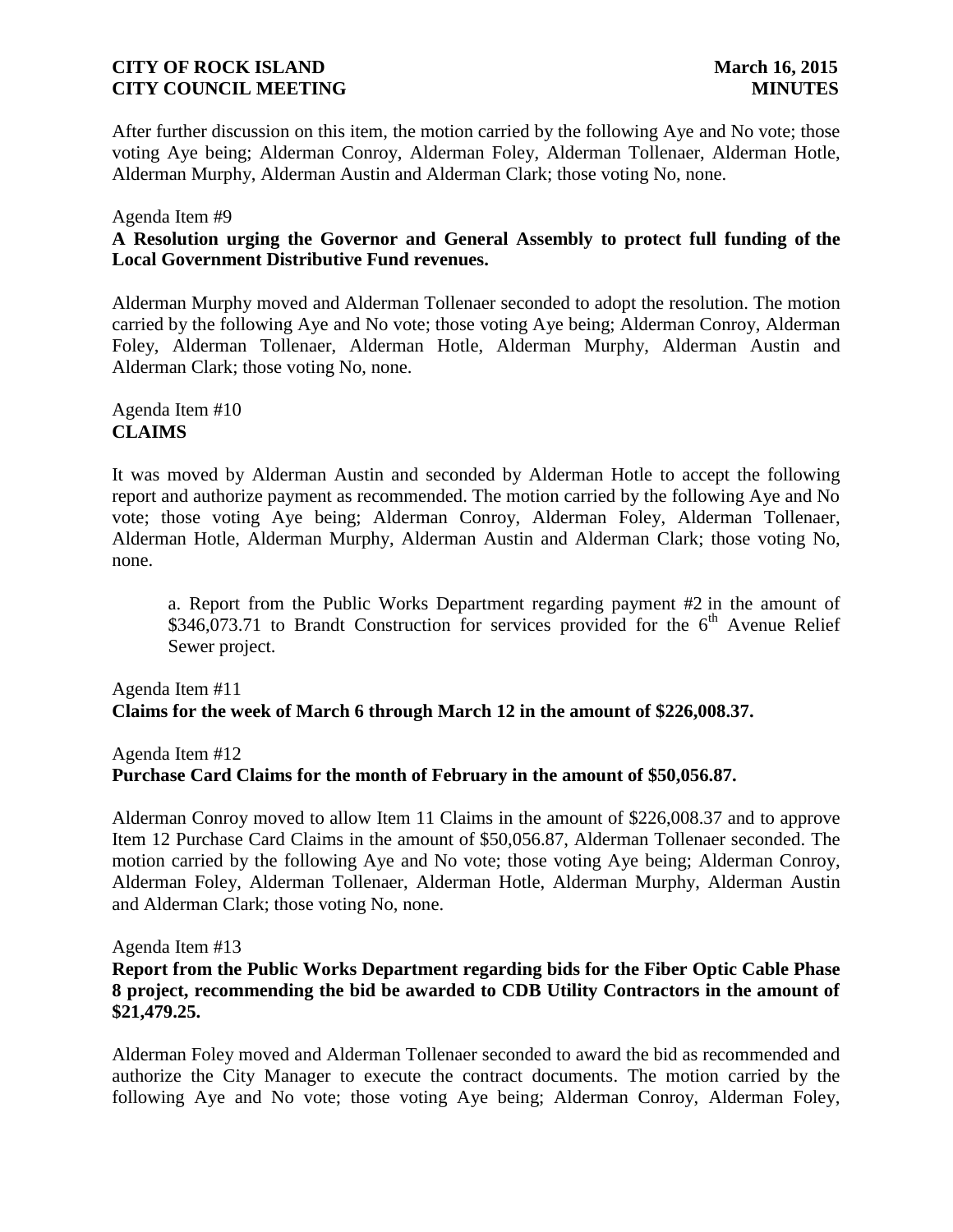Alderman Tollenaer, Alderman Hotle, Alderman Murphy, Alderman Austin and Alderman Clark; those voting No, none.

#### Agenda Item #14

**Report from the Public Works Department regarding bids for the 2015 Pavement Marking Program, recommending the bid be awarded to Peterson Parking Lot Striping in the amount of \$69,995.00.**

It was moved by Alderman Murphy and seconded by Alderman Austin to award the bid as recommended and authorize the City Manager to execute the contract documents.

Discussion followed. Alderman Tollenaer inquired upon Public Works Director Randy Tweet as to whether the City was buying more sharrows this time. Mr. Tweet stated that sharrows are not included in this contract; this is for long line painting, so it is center line painting and curbs.

After discussion, the motion carried by the following Aye and No vote; those voting Aye being; Alderman Conroy, Alderman Foley, Alderman Tollenaer, Alderman Hotle, Alderman Murphy, Alderman Austin and Alderman Clark; those voting No, none.

#### Agenda Item #15

### **Report from the Public Works Department regarding an architectural and engineering design services proposal from Shive-Hattery, Inc. for building improvements at Central Fire Station in the amount of \$18,000.00.**

Alderman Murphy moved and Alderman Tollenaer seconded to approve the proposal as recommended and authorize the City Manager to execute the contract documents. The motion carried by the following Aye and No vote; those voting Aye being; Alderman Conroy, Alderman Foley, Alderman Tollenaer, Alderman Hotle, Alderman Murphy, Alderman Austin and Alderman Clark; those voting No, none.

Agenda Item #16

# **Report from the Public Works Department regarding the Coast Guard Auxiliary lease renewal agreement at Sunset Marina.**

It was moved by Alderman Austin and seconded by Alderman Tollenaer to approve the agreement as recommended and authorize the City Manager to execute the contract documents. The motion carried by the following Aye and No vote; those voting Aye being; Alderman Conroy, Alderman Foley, Alderman Tollenaer, Alderman Hotle, Alderman Murphy, Alderman Austin and Alderman Clark; those voting No, none.

Agenda Item #17

**Report from the Community and Economic Development Department regarding the donation of City owned property at 321 24th Street to GROWTH for the Garden District development**.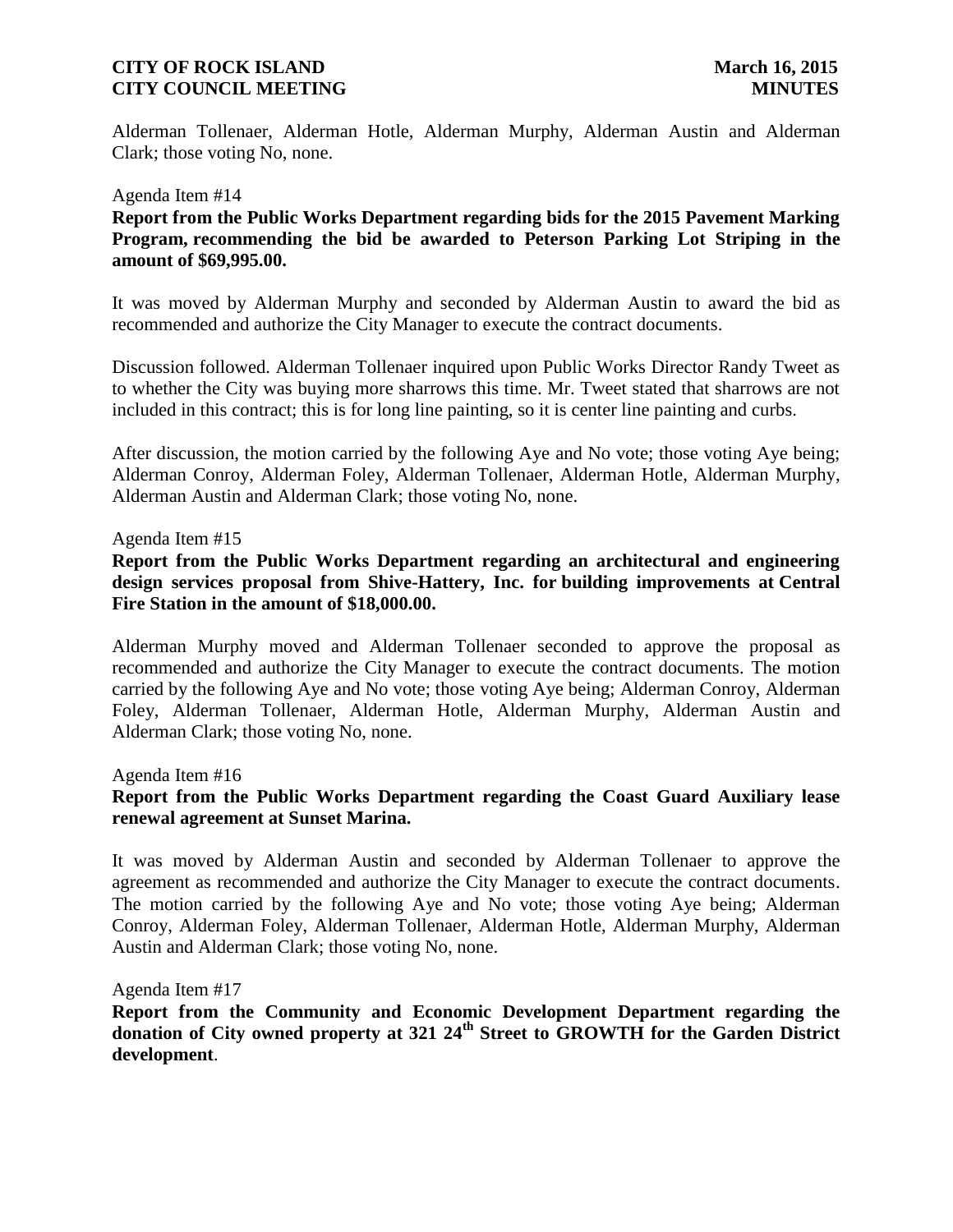Alderman Hotle moved and Alderman Conroy seconded to approve the donation as recommended and refer to the City Attorney for an ordinance.

Alderman Clark commented that he would be abstaining from the vote on this item.

The motion then carried by the following Aye and No vote; those voting Aye being; Alderman Conroy, Alderman Foley, Alderman Tollenaer, Alderman Hotle, Alderman Murphy and Alderman Austin; those voting No, none. Alderman Clark abstained.

### Agenda Item #18

# **Report from the Community and Economic Development Department regarding a request from ABR Partners LLC for rezoning from an R-4 (one to six two family residence) district to a B-3 (community business) district at 1116 11th Avenue.**

It was moved by Alderman Clark and seconded by Alderman Hotle to approve the rezoning as recommended and refer to the City Attorney for an ordinance.

Discussion followed. Ms. Carol Sue Rita Malgoza stepped forward. Ms. Malgoza stated that she lives at  $1104 \frac{12^{th}}{s}$  Street and the street they want to go out from the route is narrow and it is on  $11<sup>th</sup>$  Avenue. Ms. Malgoza explained that  $11<sup>th</sup>$  Avenue is where they are going to come out and go towards the north. Ms. Malgoza stated that she didn't want to see all of the semi-trucks coming in and out on that street. Ms. Malgoza added that she didn't move there to look at industrial traffic. Ms. Malgoza commented that they said they would put landscaping or fencing up so we don't have to look at the traffic. Ms. Malgoza further discussed these concerns.

Assistant City Manager/CED Director Jeff Eder stated that from this application, there wouldn't be any more trucks going through there than what there is today. Mr. Eder added that this will give them better access to their property. Mr. Eder commented that currently, they have been crossing the parkway development; they are trying to improve their property to make everything better. Mr. Eder added that they will go out  $11^{th}$  Avenue to  $11^{th}$  Street, so they will be on  $11^{th}$ Avenue for one-quarter of a block at the most.

Mr. Brian Wagner stepped forward. Mr. Wagner stated that he represents Lift Systems and is a member of ABR Partners. Mr. Wagner referred to the map and discussed the area in question. Mr. Wagner stated that they are looking to remove a vacant house on the piece of property that they purchased and they would like to be able to allow trucks to enter off of  $11<sup>th</sup>$  Street into the alley, which is what they are currently doing. Mr. Wagner advised that a lot of times, the trucks have to back out on  $11<sup>th</sup>$  Street, which is not a safe situation and not with this company's approval, but some of the trucks have to drive through a parking lot, which is the property immediately to the west. Mr. Wagner added that they would like to put a driveway there and work with the City for any approvals or requirements that would be needed. Mr. Wagner offered that the trucks could then pull in, unload and exit on  $11<sup>th</sup>$  Avenue to  $11<sup>th</sup>$  Street.

Alderman Murphy clarified that the company would provide landscaping along the east property line. Mr. Wagner stated yes, they will take care of it.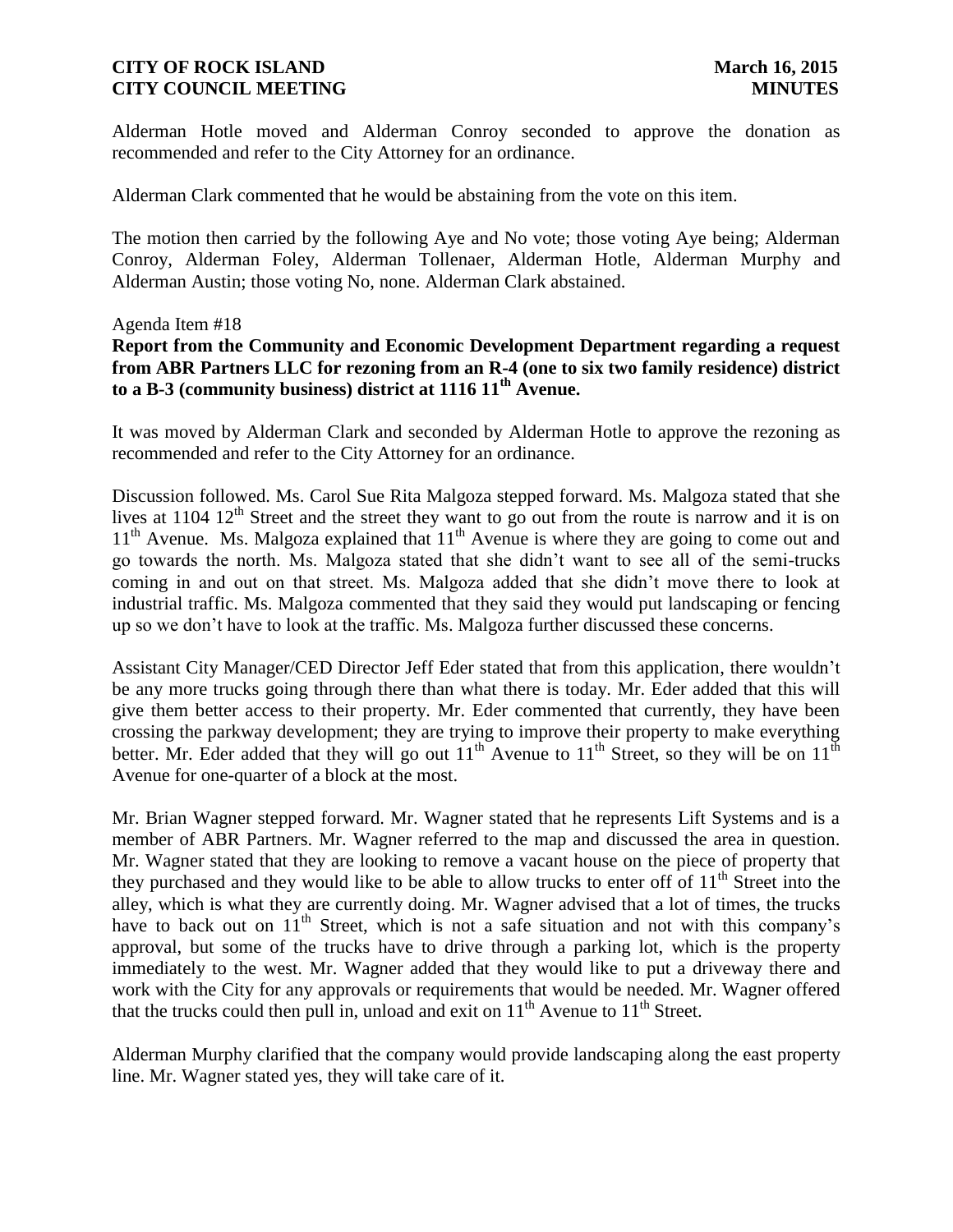Alderman Austin inquired as to whether the turning radius is going to be adequate for the trucks to do what they need to do to navigate  $11<sup>th</sup>$  Avenue. Mr. Wagner stated that the deliveries to his company could be as much as a full size semi and they will work with the City to determine how much of a radius would be needed. Mr. Wagner further discussed this item.

Ms. Malgoza stated that her property is right next to the church and voiced concerns in regards to the trucks going through the alley. Ms. Malgoza also voiced concerns in regards to the landscaping issue.

After more discussion in regards to the alley and landscaping, Mr. Wagner stated that they want to improve the situation, the safety and the look of the neighborhood.

Council further discussed this item.

After discussion, the motion carried by the following Aye and No vote; those voting Aye being; Alderman Conroy, Alderman Foley, Alderman Tollenaer, Alderman Hotle, Alderman Murphy, Alderman Austin and Alderman Clark; those voting No, none.

#### Agenda Item #19

**Report from the City Clerk regarding a request from Dylan Parker and Tia Plapp for a Sound amplification permit for Saturday, June 6, 2015 from 6:00 pm to 10:00 pm for a wedding reception at 817 22nd Street.**

Alderman Hotle moved and Alderman Murphy seconded to approve the sound amplification permit as recommended.

Comments followed. Alderman Hotle congratulated the couple.

After comments, the motion carried by the following Aye and No vote; those voting Aye being; Alderman Conroy, Alderman Foley, Alderman Tollenaer, Alderman Hotle, Alderman Murphy, Alderman Austin and Alderman Clark; those voting No, none.

#### Agenda Item #20

**Report from the City Clerk regarding an application from Washington Jr. High School requesting to hold a 5K Road Race on Saturday, September 12, 2015 from 8:00 am to 9:00 am**.

Alderman Foley moved and Alderman Hotle seconded to approve the event as recommended. The motion carried by the following Aye and No vote; those voting Aye being; Alderman Conroy, Alderman Foley, Alderman Tollenaer, Alderman Hotle, Alderman Murphy, Alderman Austin and Alderman Clark; those voting No, none.

Agenda Item #21

**Report from the City Clerk regarding an application and Highway Resolution for the Quad Cities Marathon to be held on Sunday, September 27, 2015.**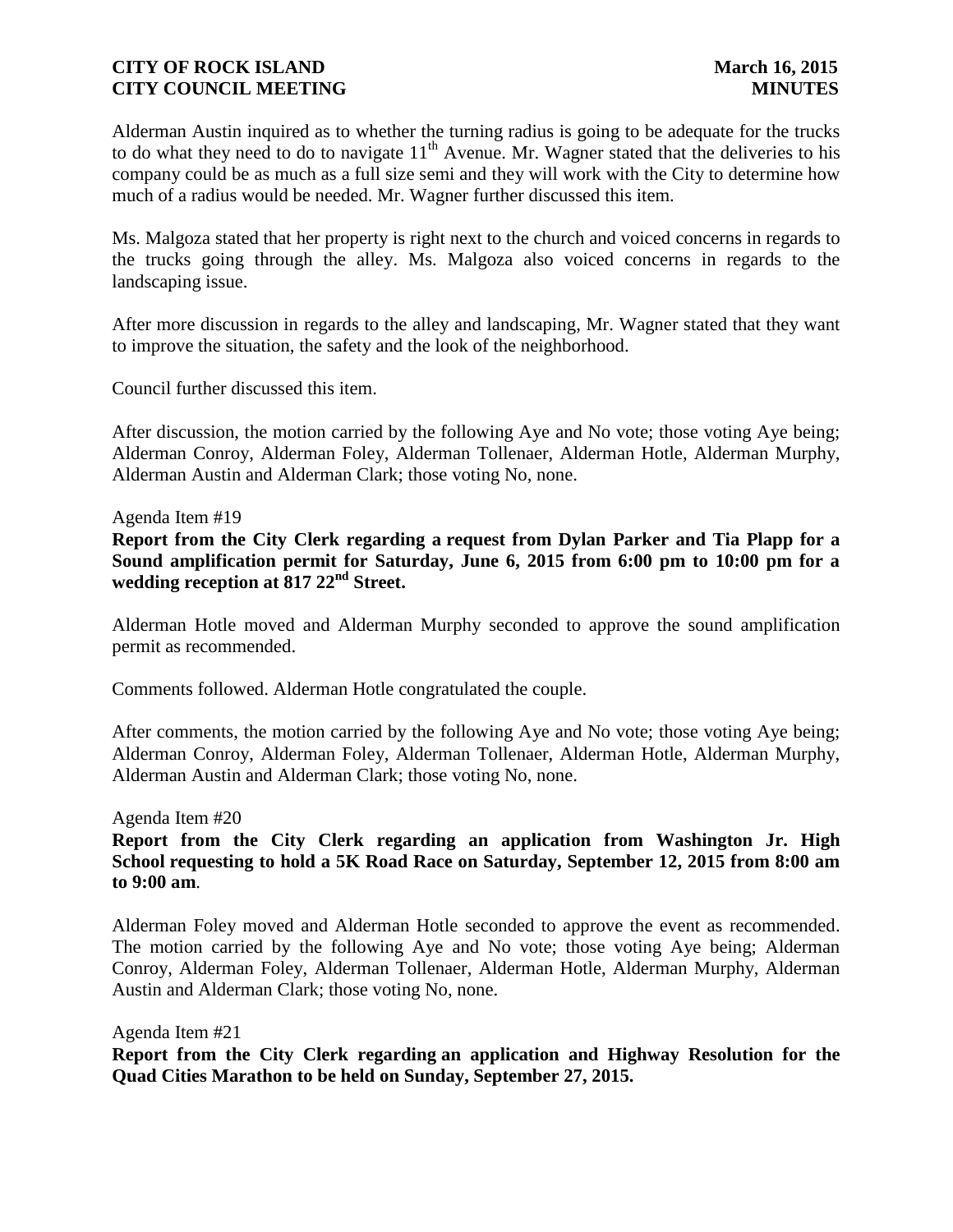Alderman Hotle moved and Alderman Austin seconded to approve the application as recommended and adopt the resolution. The motion carried by the following Aye and No vote; those voting Aye being; Alderman Conroy, Alderman Foley, Alderman Tollenaer, Alderman Hotle, Alderman Murphy, Alderman Austin and Alderman Clark; those voting No, none.

Agenda Item #22 **Other Business.**

Alderman Austin advised that even though we don't go to the polls for three weeks, the election period has actually started. Alderman Austin indicated that the absentee ballots were available as of last Wednesday, and by next Monday, early voting will have started at the county office building. Alderman Austin advised that early voting will be available Monday through Friday from 8:00 am to 4:30 pm with the exception of Friday, April  $3<sup>rd</sup>$ . Alderman Austin added that there will be one Saturday early voting opportunity, which is Saturday, March  $28<sup>th</sup>$  from 8:00 am to noon.

Alderman Murphy reminded everyone to Shop Rock Island. It was noted that Alderman Murphy went around to all of the businesses today in the  $6<sup>th</sup>$  Ward and handed out bumper stickers that stated Shop Local, Shop Rock Island. Alderman Murphy commented that if anyone would like a bumper sticker, you can visit a business in the  $6<sup>th</sup>$  Ward and pick one up.

Alderman Murphy stated that while she was visiting the businesses in the  $6<sup>th</sup>$  Ward, she stopped by Smokin' Joe's on 30<sup>th</sup> Street and 18<sup>th</sup> Avenue. Alderman Murphy advised that Smokin' Joe's recently celebrated their  $2<sup>nd</sup>$  year in business. Alderman Murphy added that they sell cigarettes, beer and packaged liquor. Alderman Murphy commented that they are open Monday through Thursday from 8:30 am to 10:00 pm, Friday and Saturday from 8:30 am to 11:00 pm and Sunday from 10:00 am to 9:00 pm. Alderman Murphy encouraged everyone to Shop Rock Island First.

Alderman Conroy stated that he asked Mr. Bush to come to the meeting tonight. Alderman Conroy stated that there is an issue out at FedEx with the lighting and how bright it is. Alderman Conroy indicated that Mr. Bush hired a lighting expert. Alderman Conroy added that there is a conflict of who is really following or not following the lighting ordinance.

Mr. Steve Bush stepped forward. Mr. Bush distributed documents to Council. Mr. Bush stated that he lives out in Southwest Rock Island. Mr. Bush stated that in October, they turned on the lights at the new FedEx facility in Southwest Rock Island. Mr. Bush commented that the lights are so bright that when you go out at night, you have to squint. Mr. Bush indicated that he has to close his blinds in order to sleep at night and his house is one mile away from the facility. Mr. Bush added that several neighbors have also voiced concerns; they had to change the configuration of their houses to see their computer screens and TV's. Mr. Bush noted that IDOT has received complaints from drivers about the glare when driving at night.

Mr. Bush advised that he builds sports fields for a living and is very aware of the lighting requirements for these types of facilities and what is required to keep light confined to a property to avoid nuisance, glare and light pollution. Mr. Bush noted that the City does have excellent lighting ordinances. Mr. Bush advised that he filed a formal complaint with the City in